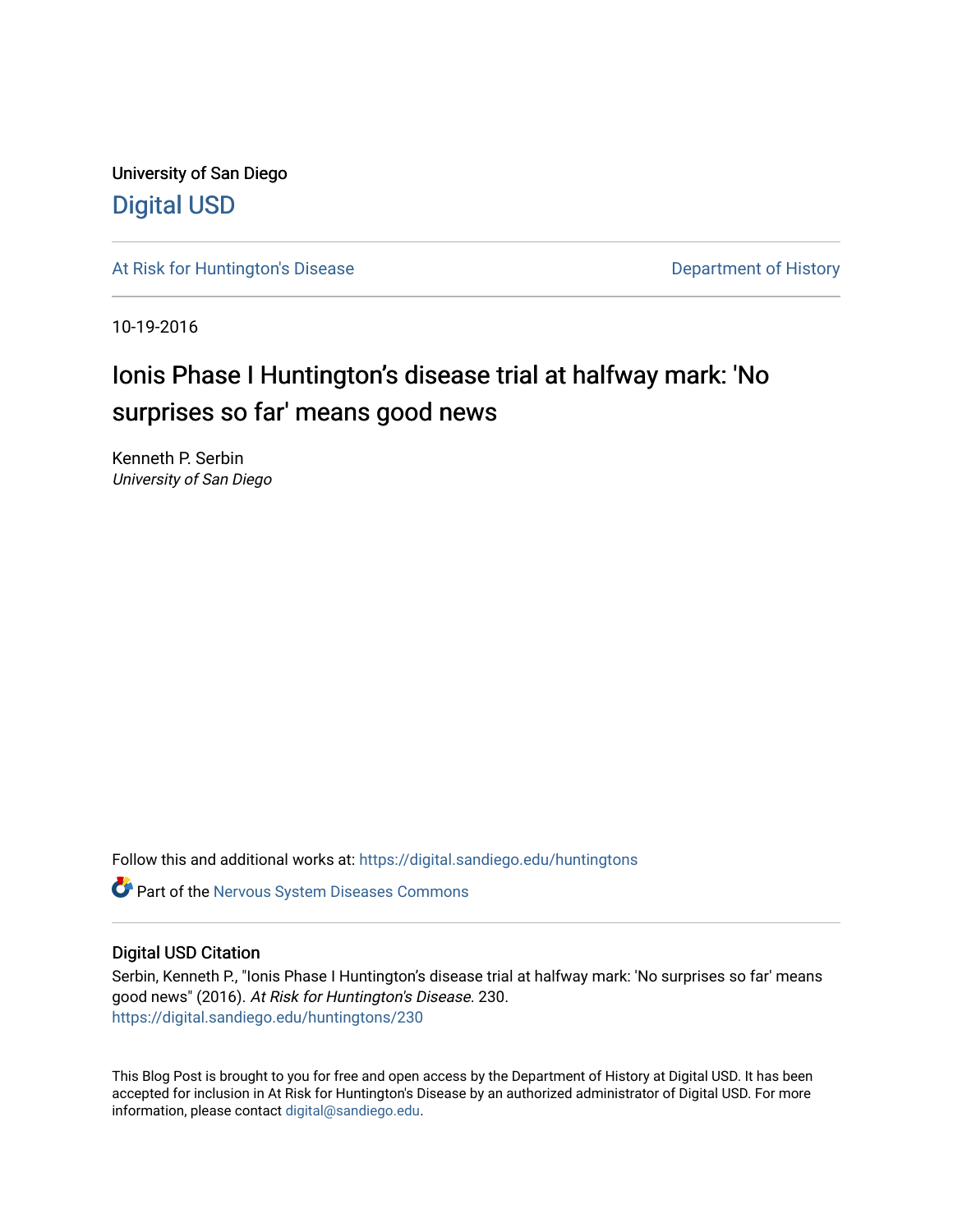#### More **[Create Blog](https://www.blogger.com/home#create) [Sign In](https://www.blogger.com/)**

# [At Risk for Huntington's Disease](http://curehd.blogspot.com/)

*HD is a genetically caused brain disorder that causes uncontrollable bodily movements and robs people's ability to walk, talk, eat, and think. The final result is a slow, ugly death. Children of parents with HD have a 50-50 chance of inheriting the disease. There is no cure or treatment.*

# Blog Archive

- $\blacktriangleright$  [2021](http://curehd.blogspot.com/2021/) (12)
- $2020(16)$  $2020(16)$
- $2019(19)$  $2019(19)$
- $2018(16)$  $2018(16)$
- $2017(14)$  $2017(14)$
- $2016(13)$  $2016(13)$
- [►](javascript:void(0)) [November](http://curehd.blogspot.com/2016/11/) (2)
- [▼](javascript:void(0)) [October](http://curehd.blogspot.com/2016/10/) (1) Ionis Phase I [Huntington's](http://curehd.blogspot.com/2016/10/ionis-phase-i-huntingtons-disease-trial.html) disease
	- trial at halfwa...
- [►](javascript:void(0)) [September](http://curehd.blogspot.com/2016/09/) (1)
- $\blacktriangleright$  [May](http://curehd.blogspot.com/2016/05/) (2)
- $\blacktriangleright$  [April](http://curehd.blogspot.com/2016/04/) (2)  $\blacktriangleright$  [March](http://curehd.blogspot.com/2016/03/)  $(1)$
- $\blacktriangleright$  [February](http://curehd.blogspot.com/2016/02/) (2)
- $\blacktriangleright$  [January](http://curehd.blogspot.com/2016/01/) (2)
- $\blacktriangleright$  [2015](http://curehd.blogspot.com/2015/) (24)
- 
- $2014(24)$  $2014(24)$
- [►](javascript:void(0)) [2013](http://curehd.blogspot.com/2013/) (30)  $\blacktriangleright$  [2012](http://curehd.blogspot.com/2012/) (26)
- $\blacktriangleright$  [2011](http://curehd.blogspot.com/2011/) (33)
- $\blacktriangleright$  [2010](http://curehd.blogspot.com/2010/) (26)
- $\blacktriangleright$  [2009](http://curehd.blogspot.com/2009/) (21)
- $\blacktriangleright$  [2008](http://curehd.blogspot.com/2008/) $(7)$
- $\blacktriangleright$  [2007](http://curehd.blogspot.com/2007/) $(7)$
- $\blacktriangleright$  [2006](http://curehd.blogspot.com/2006/) (4)
- $\blacktriangleright$  [2005](http://curehd.blogspot.com/2005/) (17)

# About Me **GENE [VERITAS](https://www.blogger.com/profile/10911736205741688185)**

View my [complete](https://www.blogger.com/profile/10911736205741688185) profile

# HD Links

[Huntington's](http://www.hdsa.org/) Disease Society of America [International](http://www.huntington-assoc.com/) Huntington **Association** [Huntington's](http://hddrugworks.org/) Disease Drug **Works** [Huntington's](http://www.hdlighthouse.org/) Disease **Lighthouse** 

#### WEDNESDAY, OCTOBER 19, 2016

# Ionis Phase I Huntington's disease trial at halfway mark: 'No surprises so far' means good news

At its halfway mark, [Ionis Pharmaceuticals'](http://www.ionispharma.com/) historic Huntington's disease Phase 1 gene-silencing clinical trial is on track to finish as scheduled in late 2017, company officials said in an interview on September 26.

"What we can say is that the trial is going well," said Frank Bennett, Ph.D., Ionis senior vice president of research and the franchise leader for the company's neurology programs.

Dr. Bennett added that no "issues" have arisen so far in the Phase 1 safety and tolerability study of its drug IONIS- $\text{HTT}_{\text{Rx}}$  in patients with early HD. IONIS-HTT $_{Rx}$  aims to reduce the production of huntingtin protein in brain cells. This approach, if it advances to Phases 2 and 3, may have the potential to slow, halt or perhaps even reverse the progression of HD symptoms. The trial began in September 2015, with participants in England, Germany, and Canada.

The Ionis HD team explained that the Phase 1 trial is not assessing the drug's efficacy. Each patient in the trial receives the drug for just three months – not long enough to gauge any impact on symptoms.

Furthermore, the trial is "double-blinded": trial participants, trial administrators, and Ionis scientists do not know who is getting the drug or a placebo. This insures that bias and other external factors don't affect the trial results.

Nevertheless, the absence of problems is good news.

No surprises have occurred to date, commented Anne Smith, Ph.D., the Ionis director of clinical development and the individual responsible for the day-to-day management of the trial.

"It's blissfully quiet," Dr. Smith said. "You don't want surprises in clinical trials. Most surprises in safety trials are bad surprises. This one is surprisefree to date."

Also, trial participants had no difficulties with the delivery of the drug via injections into the spine (so-called intrathecal injections), added Roger Lane, M.D., the Ionis vice president for neurology clinical development and one of the designers of the trial.

Watch my reaction after the interview at Ionis headquarters on September 27 in the video below.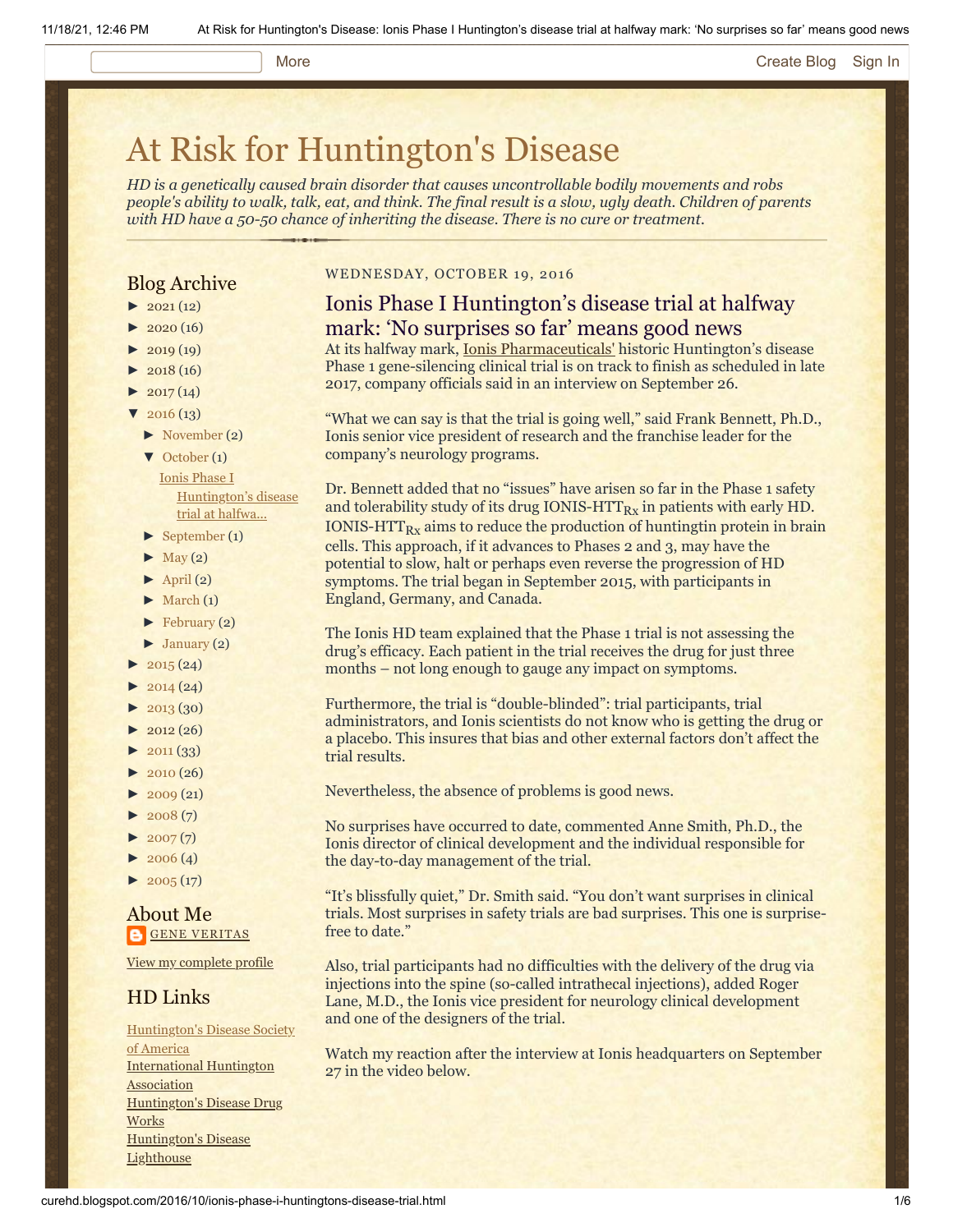**Hereditary Disease** [Foundation](http://www.hdfoundation.org/) [Huntington's](http://www.hdac.org/) Disease **Advocacy Center** Thomas [Cellini Huntington's](http://www.ourtchfoundation.org/) **Foundation** HDSA [Orange](http://www.hdsaoc.org/) County (CA) **Affiliate** HD Free with [PGD!](http://www.hdfreewithpgd.com/) [Stanford](http://www.stanford.edu/group/hopes/) HOPES Earth Source [CoQ10,](http://www.escoq10.com/) Inc.

# HD Blogs and Individuals

Chris Furbee: [Huntingtons](http://www.huntingtonsdance.org/) Dance Angela F.: Surviving [Huntington's?](http://survivinghuntingtons.blogspot.com/) Heather's [Huntington's](http://heatherdugdale.angelfire.com/) Disease Page





[Ionis Phase I HD Trial at Halfway Mark: 'No Surprises So Far' Means](https://vimeo.com/184631494) Good News from [Gene Veritas](https://vimeo.com/user6019843) on [Vimeo](https://vimeo.com/).

# **Phase 2 could start in 2018**

"We're continuing to enroll patients in the study," Dr. Bennett said. A total of 36 patients divided into four cohorts – each subsequent cohort taking a higher dose of IONIS-HTT $_{Rx}$  – will participate in the trial.

Ed Wild, M.D., Ph.D., one of the administrators of the trial at University College London, announced in June at the annual convention of the Huntington's Disease Society of America in Baltimore that the third cohort had received permission to receive the drug. ([Click here](https://www.youtube.com/watch?v=UKEGaJMZOCg) to watch a video of Dr. Wild's presentation.)

"This is a new therapy, and we want to make sure that we're doing no harm," Dr. Bennett emphasized. "Everything is geared towards the safety of the drug at this stage."

If Phase 1 confirms safety and tolerability, a year-long Phase 2 trial to measure efficacy in a larger number of patients likely would start in 2018, Dr. Bennett said.

#### **Infants on an Ionis SMA drug living longer**

The update provided by the Ionis HD team came in the wake of further validation of the company's scientific approach.

Ionis makes antisense oligonucleotides (ASOs, artificial strands of DNA) that alter the expression of genes and can therefore potentially serve as treatments for genetic diseases. On August 1, Ionis and its partner [Biogen](https://www.biogen.com/) actually halted a Phase 3 trial of an Ionis ASO (nusinersen) in infants with spinal muscular atrophy (SMA) because the drug, which increases the level of a key protein, [was working so well](http://www.sandiegouniontribune.com/business/biotech/sdut-sma-ionis-biogen-antisense-2016aug01-story.html).

On September 27, Biogen announced that it had completed its application for [priority review of nusinersen](http://ir.ionispharma.com/phoenix.zhtml?c=222170&p=irol-newsArticle&ID=2205864) by the U.S. Food and Drug Administration (FDA).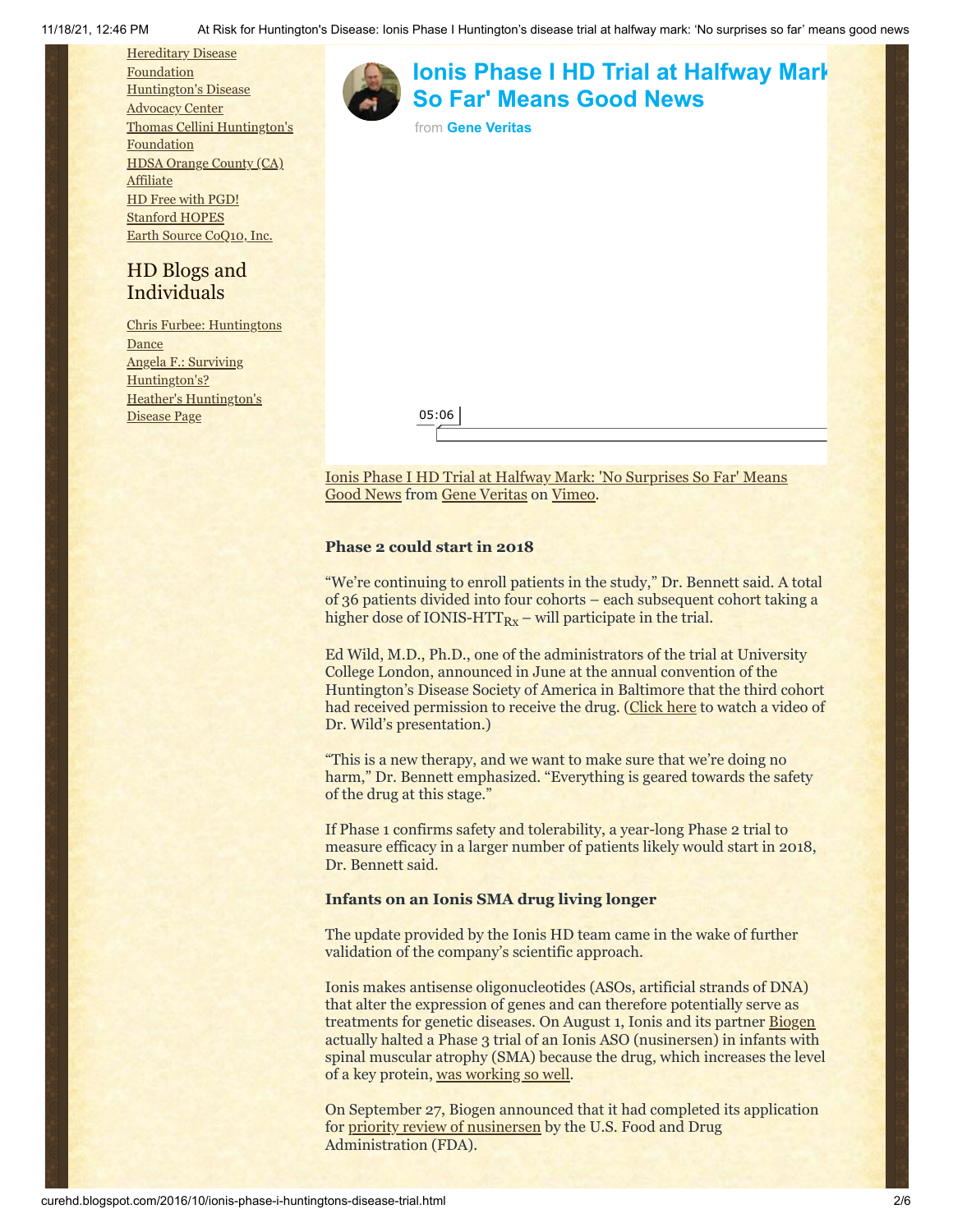11/18/21, 12:46 PM At Risk for Huntington's Disease: Ionis Phase I Huntington's disease trial at halfway mark: 'No surprises so far' means good news

Like HD, SMA is a genetic neurodegenerative disorder. It primarily affects children, who "end up becoming paralyzed over time," Dr. Bennett explained, and become vulnerable to respiratory infections or other diseases. Children diagnosed with the most severe form of SMA generally live less than a year, he said. In a less severe form of SMA, children lose the ability to walk over time as they grow up, Dr. Bennett added.

"I think the surprising thing that we found – and this was evidence early in the program – was that we didn't just stop the decline in these patients, but we actually reversed it," Dr. Bennett said. "That was really unexpected. I should say that they're not cured of the disease, but they're doing much better now than expected. They are surviving longer based on the natural history of the disease."

These results demonstrated the body's capacity to mend once the cause of a disorder is removed, he observed.

"We're hopeful that will also occur in Huntington's," Dr. Bennett affirmed. "We have to demonstrate it, but I think there's a precedent now in these neurodegenerative diseases. If you remove the insult or the toxicity, you can recover function."



*Dr. Frank Bennett of Ionis makes a point during discussion of the company's Phase 1 clinical trial for a Huntington's disease treatment (photo by Kristina Bowyer, Ionis)*

#### **Preparing for the HD clinical study**

In the Phase 1 IONIS-HTT $_{\rm{Rx}}$  trial, clinical trial investigators are collecting some information about the drug's effect on biomarkers (indicators of a disease mechanism or drug impact) that may help the team design a potential Phase 2.

According to Dr. Lane, before a patient receives each of the four planned doses, the trial administrators collect samples of cerebrospinal fluid (CSF) that will be used to measure levels of huntingtin protein and a variety of other protein markers of neuronal injury and inflammation. Patients also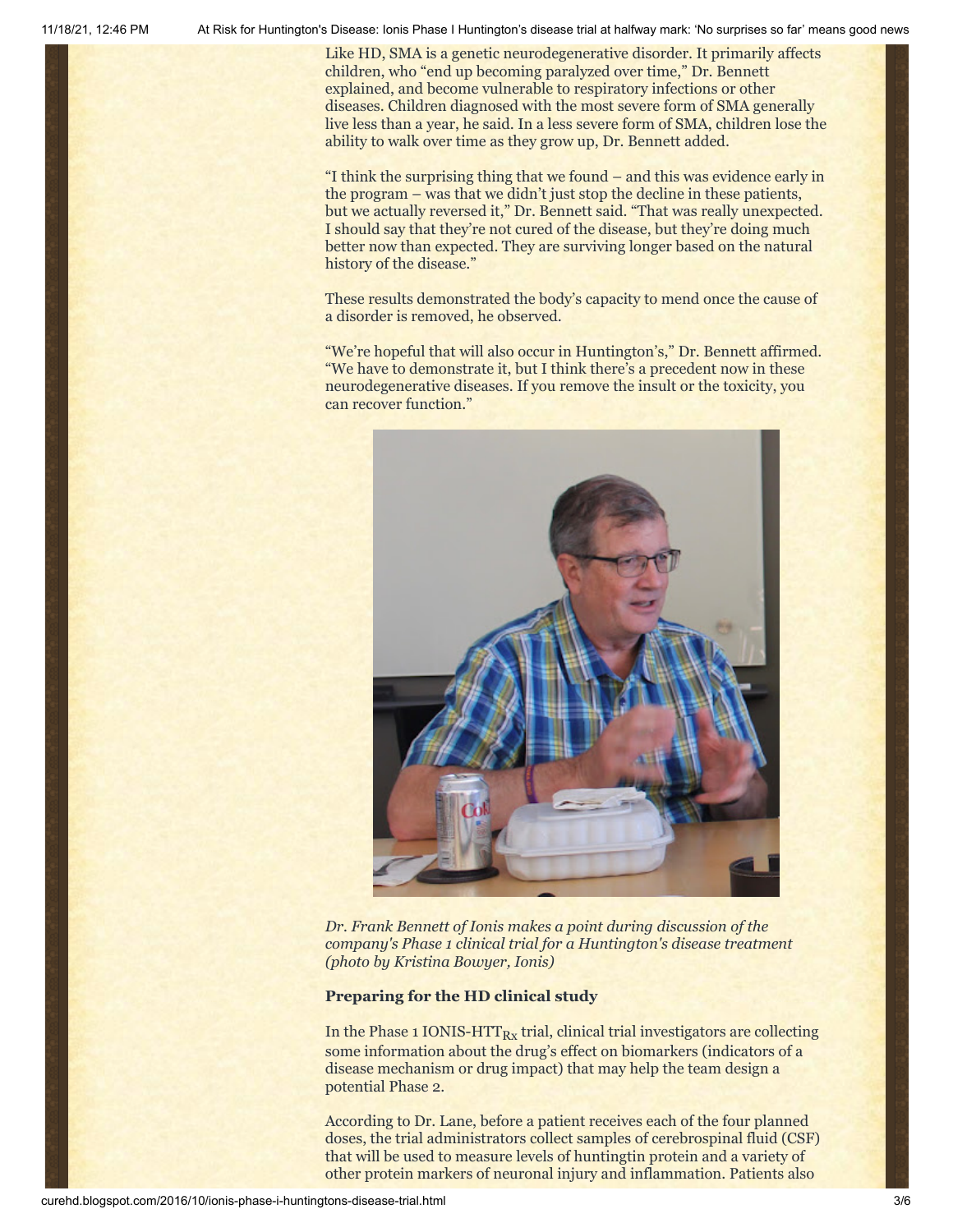11/18/21, 12:46 PM At Risk for Huntington's Disease: Ionis Phase I Huntington's disease trial at halfway mark: 'No surprises so far' means good news

undergo brain scans to look at the volumes of, and the connectivity between, different parts of the brain that are known to be affected in HD.

Another biomarker is neurofilament, described by Dr. Bennett as a protein involved in the cytoskeleton or internal "scaffold" of neurons. "It's something very specific to neurons," said Holly Kordasiewicz, Ph.D., the Ionis director of neuroscience drug discovery, who participated in selecting the ASO, researched it in animals, and is developing biomarker tests for the Phase 1 study. "When the neurons are damaged, neurofilament is released. In a number of neurodegenerative diseases, neurons are dying and neurofilament levels go up."

In HD, brain cells die. In a clinical study, a decrease in neurofilament would suggest that the drug is protecting neurons, Dr. Kordasiewicz added.



*Ionis Huntington's disease clinical trial planners Dr. Anne Smith (left), Dr. Roger Lane, and Dr. Holly Kordasiewicz meet with Gene Veritas (in green shirt) on September 26, 2016, to provide an update on the company's Phase 1 HD trial (photo by Kristina Bowyer of Ionis)*

#### **Getting the design of Phase 2 right**

The participants in the IONIS-HTT $_{\rm{Rx}}$  study undergo a battery of tests that assess memory, thinking, movement, behavior problems, and abilities to perform every-day activities. This is in preparation for use of such measures in a potential Phase 2.

"We're trying to get the information to design the best efficacy study that we can," said Dr. Kordasiewicz. "A really sad outcome would be failure of an efficacy study due to the wrong design, not because the drug's not working. You have to be sure you're picking the right dose and the right endpoints for the efficacy study. That's why all the extra stuff goes into these Phase 1 trials, so that you can get the design right and have the best shot at giving the drug the best chance at working."

The large burden of work on patients and trial administrators in Phase 1will ultimately allow Ionis (and its partner [Roche\)](http://www.roche.com/) to "simplify" potential Phase 2 and 3 trials, making them quicker and making it easier for patients to participate, Dr. Bennett added.

#### **Seeking answers to key questions**

This is the first time that an HD gene-silencing drug is going into the human brain. In animals such as mice and non-human primates, the drug gets into both the cortex (the outer, main part of the brain, linked to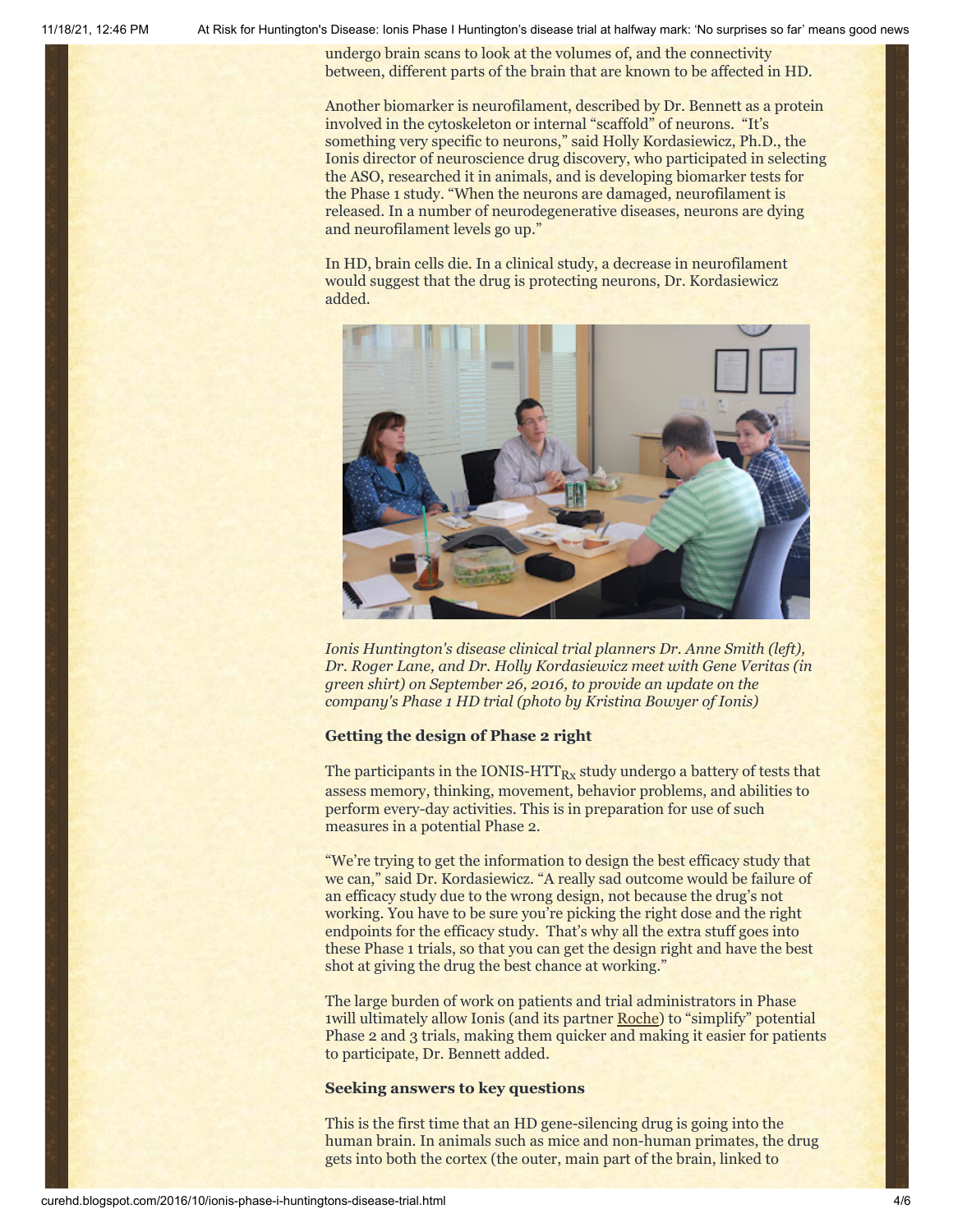11/18/21, 12:46 PM At Risk for Huntington's Disease: Ionis Phase I Huntington's disease trial at halfway mark: 'No surprises so far' means good news

consciousness) and the striatum (a part of the brain deep under the surface that is involved in movement). Both areas are affected by HD.

A key question for researchers: must IONIS-HTT $_{\rm{Rx}}$  reach the striatum to help alleviate HD?

According to Dr. Kordasiewicz, the latest research in HD mice (conducted by [William Yang, M.D., Ph.D.,](http://yanglab.npih.ucla.edu/?page_id=384) of the University of California, Los Angeles) demonstrates that silencing the huntingtin gene in the cortex was more effective than silencing the gene in the striatum, but that silencing in both cortex and striatum was the most effective approach.

Another concern of scientists and HD patients and their families involves the abilities of the ASO, or gene-silencing drug. Should the ASO be designed to reduce only the so-called "bad,"mutant huntingtin? Or is it okay to reduce both the bad and the normal version, which is inherited from the unaffected parent? The IONIS ASO is expected to do the latter.

According to the Ionis HD team, the controversy over this question is diminishing. Studies in animals support the safety of approaches that reduce both mutant and normal huntingtin. Additionally, Dr. Guohao [Wang's work in mice showed that eliminating huntingtin completely in](https://www.ncbi.nlm.nih.gov/pubmed/26951659) later life did not have any adverse consequences.

"That was good evidence to support our approach," said Dr. Lane.

#### **Involving the U.S., thanking patients and families**

Many in the HD community have asked: why didn't Ionis conduct Phase 1 in the United States? And would a potential Phase 2 include Americans?

"I'd be surprised if the U.S. wasn't involved in a Phase 2 study, as well as additional countries, but I don't think we are in a position to say specifically which countries are going to be involved," Dr. Bennett commented. "There were strategic decisions that caused us to go to Europe and Canada first. It's not that we want to ignore the U.S." He explained that it was faster to start a trial in Canada and Europe.

The Ionis HD team thanked the Phase 1 participants and their families for their involvement in the Phase 1 study.

"It's been a very good community and very supportive of our efforts," said Dr. Bennett. "We also want to thank them for their patience."

(*Disclosure: I hold a symbolic amount of Ionis shares.)*

*(Click on the links below for past coverage of the Ionis HD project.)*

[Chief Huntington's disease drug hunter: 'every confidence first treatments'](http://curehd.blogspot.com/2016/02/chief-huntingtons-disease-drug-hunter.html) in the works

[Huntington's disease patients get first dosing in historic Isis](http://curehd.blogspot.com/2015/10/huntingtons-disease-patients-get-first.html) Pharmaceuticals' gene-silencing drug trial

[Isis Pharmaceuticals launches historic clinical trial to silence Huntington's](http://curehd.blogspot.com/2015/07/isis-pharmaceuticals-launches-historic.html) disease gene

[Moving toward a potential treatment: Isis, CHDI researchers outline](http://curehd.blogspot.com/2014/09/moving-toward-potential-treatment-isis.html) upcoming Huntington's disease gene-silencing trial

[A key new ally in the search for Huntington's disease treatments](http://curehd.blogspot.com/2013/04/a-key-new-ally-in-search-for.html)

[Quickening the pace towards a Huntington's disease gene-silencing clinical](http://curehd.blogspot.com/2013/04/quickening-pace-towards-huntingtons.html) trial: pharma giant Roche, Isis enter partnership